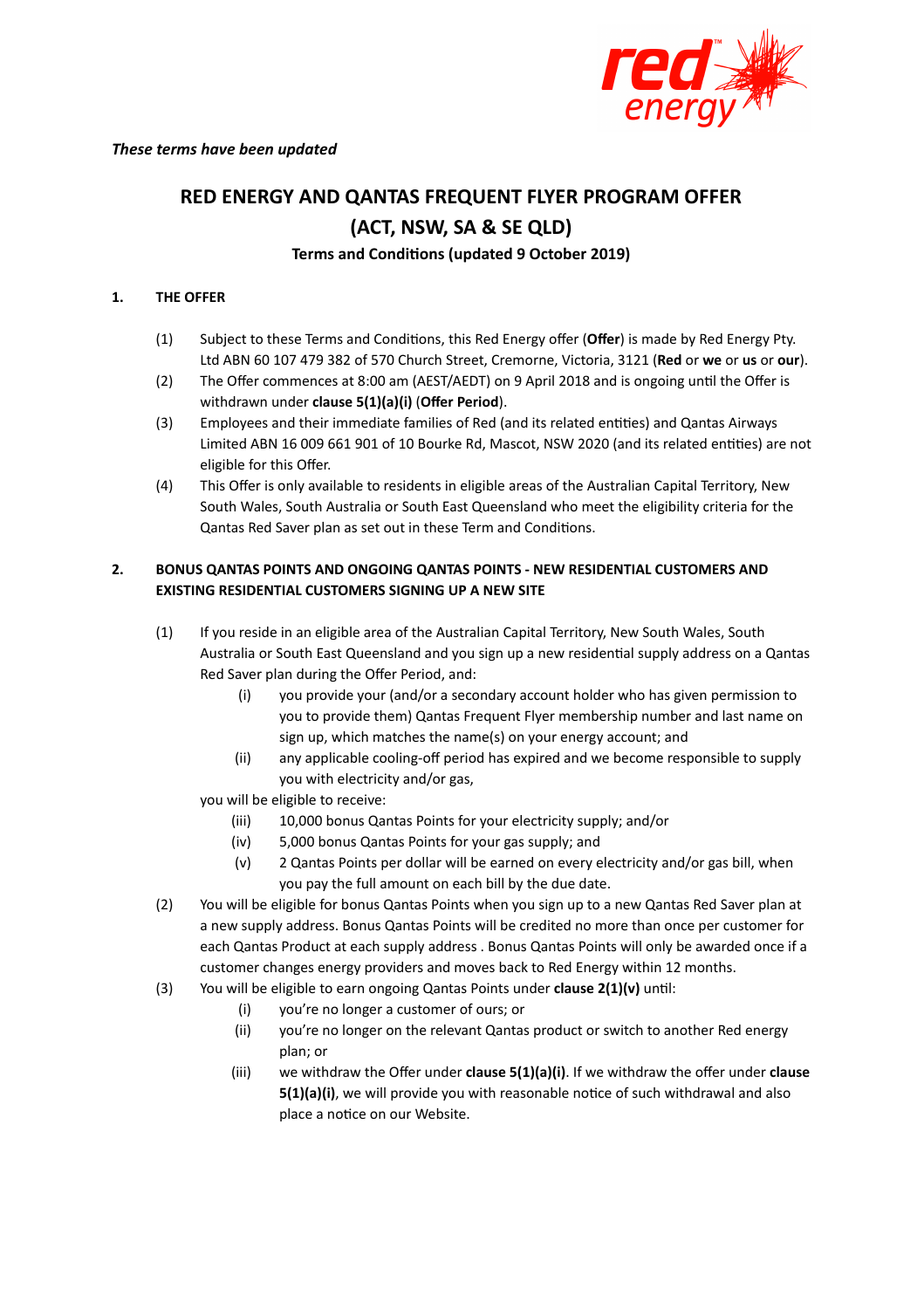

#### **3. ONGOING POINTS - EXISTING RESIDENTIAL CUSTOMERS**

- (1) As at the commencement of this Offer, if you are an existing residential customer of Red in the Australian Capital Territory, New South Wales, South Australia or Queensland on a current Living Energy Saver plan, Easy Saver Plan and:
	- (i) you provide your (or a secondary account holder who has given permission to you to provide them) Qantas Frequent Flyer Number and last name to us, which matches the name(s) on your energy account; and
	- (ii) agree to vary your existing energy plan,

you will be eligible to receive 2 Qantas Points per dollar on every electricity and/or gas bill when you pay the full amount on each bill by the due date.

- (2) You will be eligible to earn ongoing points under **clause 3(1)** until:
	- (i) you're no longer a customer of ours; or
	- (ii) you're no longer on the relevant Qantas product or switch to another Red energy plan; or
	- (iii) we withdraw the Offer under **clause 5(1)(a)(i)**. If we withdraw the offer under clause **5(1)(a)(i)**, we will provide you with reasonable notice of such withdrawal and also place a notice on our Website.

## **4. OTHER IMPORTANT INFORMATION AND QFF TERMS AND CONDITIONS**

- (1) We will arrange for bonus Qantas Points and any ongoing Qantas Points you are eligible for under these Terms and Conditions to be credited to your Qantas Frequent Flyer Membership account within a reasonable timeframe when you become eligible to receive those points. For the avoidance of doubt, if you do not pay the bill in full by the due date for payment you will not be eligible to earn any Qantas Points for that bill.
- (2) We are not responsible thereafter for the manner in which your points are credited or any characteristics of those points.
- (3) Any bonus Qantas Points or any ongoing Qantas Points you are eligible for under these Terms and Conditions are not exchangeable, transferable or redeemable for cash.
- (4) You must be a Qantas Frequent Flyer member to earn Qantas Points. A joining fee usually applies, however Red Energy customers can join for free at [www.qantaspoints.com/join-now?code=REDENERGY](https://www.qantaspoints.com/join-now?code=REDENERGY). Membership and points are subject to the Qantas Frequent Flyer program terms and conditions, which are subject to change.

#### **5. MISCELLANEOUS**

- (1) Notwithstanding any other provision in these Terms and Conditions,
	- (a) Red may:
		- $(i)$  suspend or withdraw all or any part of this Offer for any reason and at any time; and/or
		- (ii) vary the terms or content of all or any part of this Offer including (without limitation) any time or date in this Offer, these Terms and Conditions and the composition of points or bonus points;
	- (b) to the extent permitted by law, Red will not be liable to any person for any cost, loss, damage, liability, expense or claim arising, whether directly or indirectly, in connection with the Offer, including the use of Qantas Points.
- (2) If Red suspends, withdraws or varies these terms and conditions under **clause 5(1)(a)(i)** or **clause 5(1)(a)(ii)**, Red will promptly publish such suspension, withdrawal or variation on its Website and notify impacted customers where required under these Terms and Conditions. Red reserves the